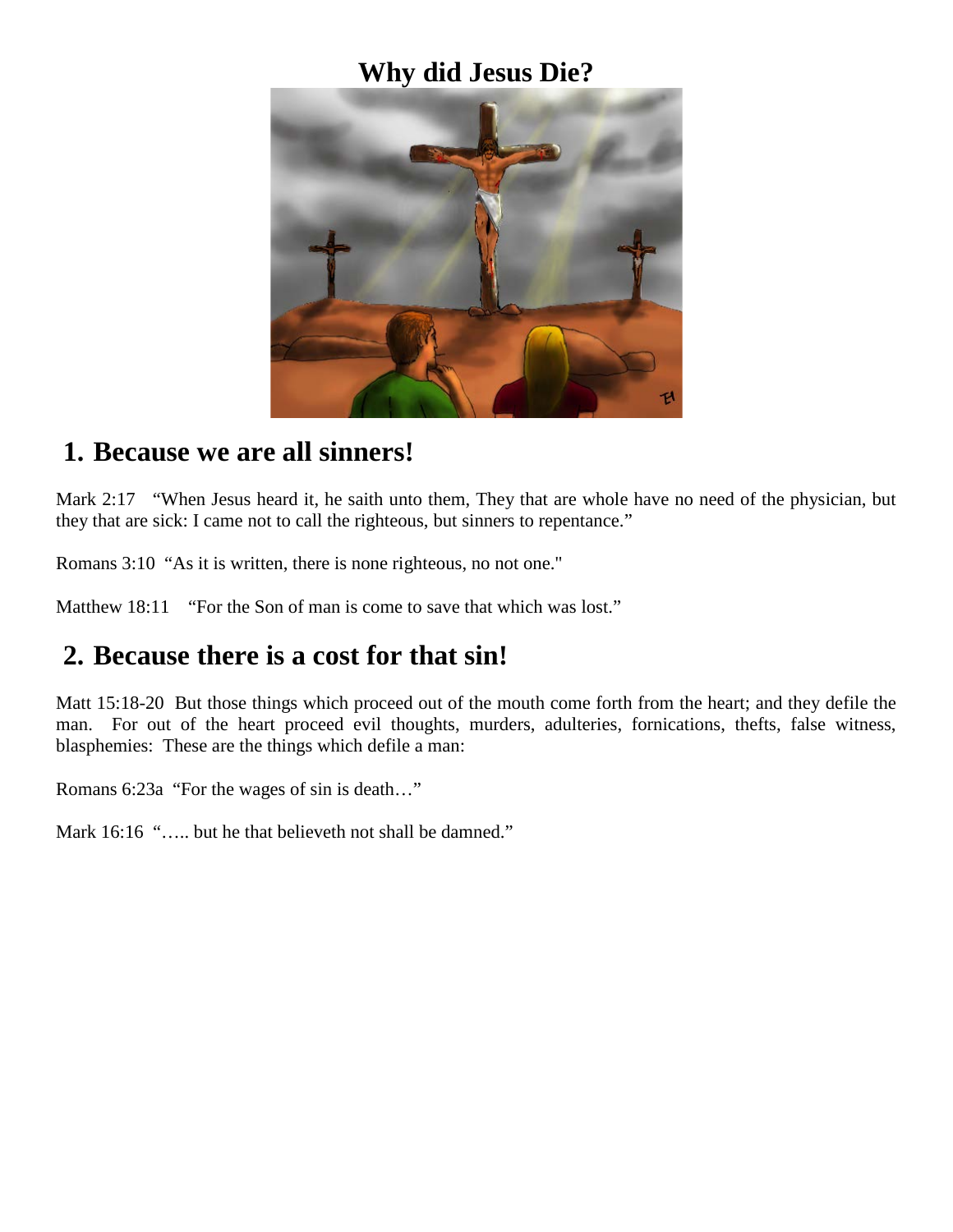

**There is a cost for that sin!**

## **3. Because Jesus died and paid for our sins on the cross!**

Matthew 1:21 "And she shall bring forth a son, and thou shalt call his name JESUS: for he shall save his people from their sins."

Romans 5:8 "But God commendeth his love towards us, in that, while we were yet sinners, Christ died for us."

John 3:16 "For God so loved the world, that he gave his only begotten Son, that whosoever believeth in him should not perish, but have everlasting life."

Matthew 18:11 "For the Son of man is come to save that which was lost."

# **4. Salvation is a free gift, not by good works. You must take God's word for it, and trust Jesus alone!**

Ephesians 2:8-9 For by grace are ye saved through faith; and that not of yourselves: it is the gift of God: Not of works, lest any man should boast.

Titus 3:5 Not by works of righteousness which we have done, but according to his mercy he saved us, by the washing of regeneration, and renewing of the Holy Ghost;

Acts 4:12 Neither is there salvation in any other: for there is none other name under heaven given among men, whereby we must be saved.

## **5. We must put our faith and trust in Christ alone!**

Mark 9:23 "Jesus said unto him, If thou canst believe, all things are possible to him that believeth."

Mark 1:15 "And saying, The time is fulfilled, and the kingdom of God is at hand: repent ye, and believe the gospel."

Mark 10:15 "Verily I say unto you, Whosoever shall not receive the kingdom of God as a little *child, he shall not enter therein."*